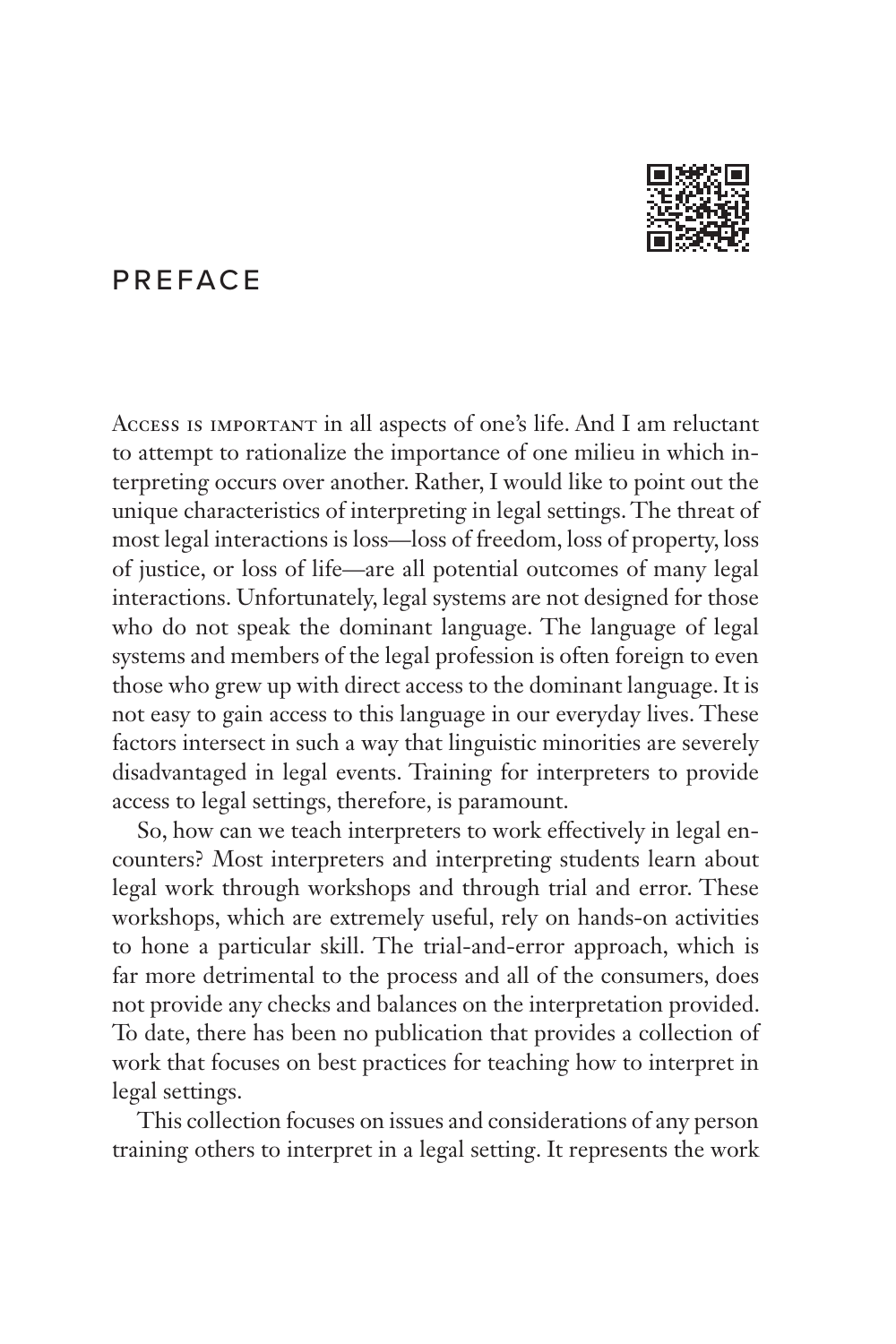#### x Preface

of scholars, practitioners, and deaf and nondeaf persons from the United Kingdom, Canada, and the United States. Provided here are the perspectives of different authors who are diversely located, both geographically and professionally, within the field of legal interpreting. It is intended for interpreter educators who teach future legal interpreters. It includes research-driven, experience-driven, and theoretical discussions on how to teach and assess legal interpreting. The topics covered in this volume include teaming in a courtroom, presenting to future legal interpreters, discourses used by deaf lawyers, designing assessment tools for legal settings, working with deaf jurors, working with police in Europe, training legal interpreters using role-space, interpreters as expert witnesses, and working as a monitor interpreter. The authors provide ways of teaching interpreting that are based in research, situated within lived experiences, and are theoretical in nature. The contributors are recognized leaders in the field of interpreting, interpreter training, and research. And when the collection is taken as a whole, a picture is provided of the current state of legal interpreting. Each contribution ends with a set of reflective questions and/or exercises for readers to use within their own practice of teaching. While not every issue facing legal interpreters is addressed in this volume, it does provide a discussion of some of the key topics.

# THE CONTRIBUTIONS

The papers collected here fall into three broad categories: applied, best practices, and research. Produced from scholars and practitioners from the United States, Canada, and the United Kingdom, these contributions address the relevant issues still facing those wishing to train legal interpreters.

## Applied

Jeremy L. Brunson and Gino S. Gouby begin the volume with a discussion of how educators can expose would-be interpreters to legal interpreting. Rather than focusing on the "how-to" of the work,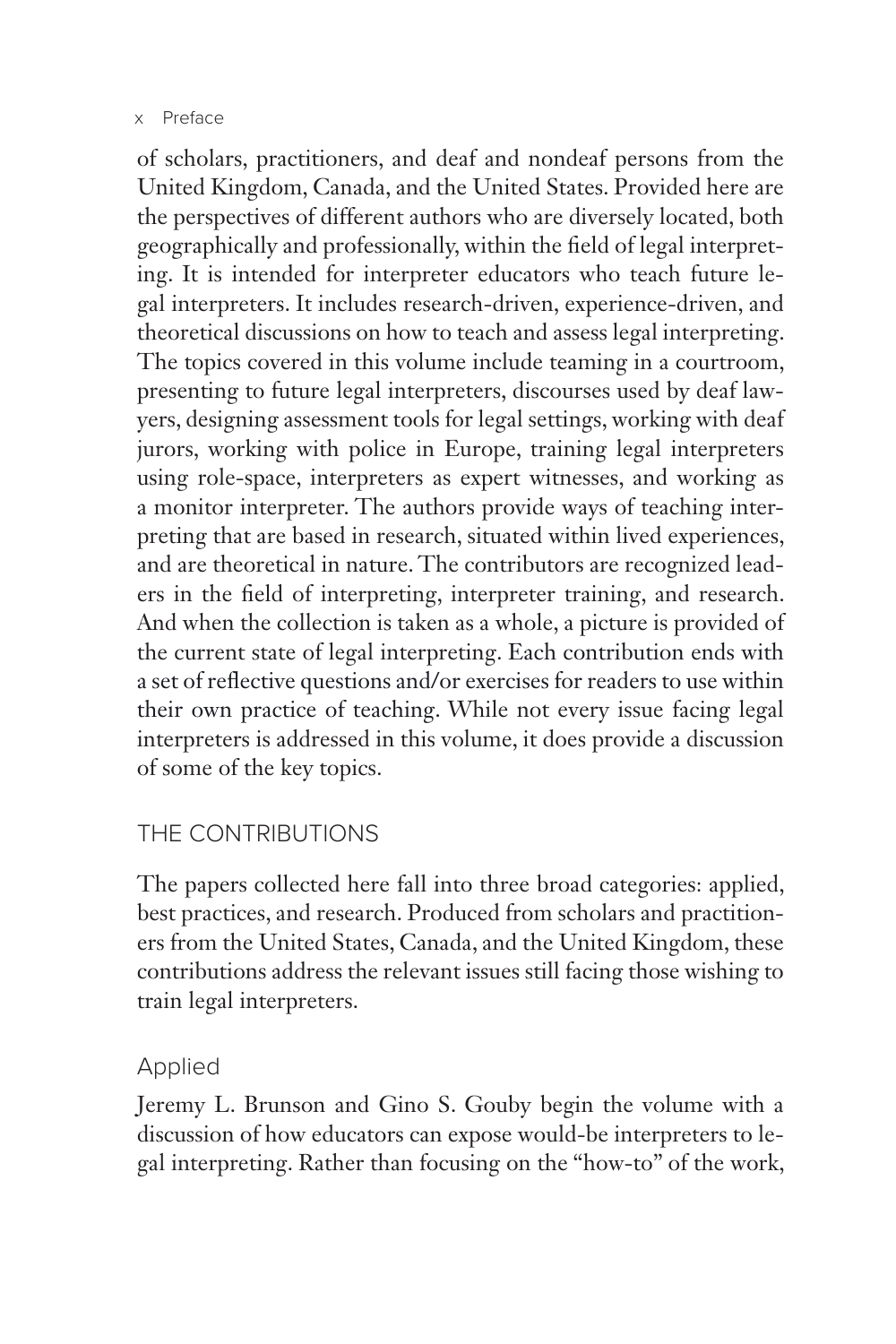they draw on the literature to explore the various issues that are relevant in this type of work. Touching on topics such as deaf interpreters (DIs), accuracy, role, trust, and assessment, to name a few, they also lay out some of the gaps in the current literature.

Being monitored is a critical part of legal interpreting. And in her chapter, Risa Shaw explains not only the importance of this role but also how it can be done successfully. She points out how the success of the interpretation requires a skilled monitor interpreter and collaboration among the attorneys, clients, and interpreters. The interpreter performing monitoring duties must be trained and adept at analyzing interpretations, describing their analysis, and discussing the potential implications of errors they detect in the proceedings' interpretation.

The authors of the next chapter, Christopher Tester and Natalie Atlas, discuss a framework for constructing successful arguments to maximize the potential for successful outcomes in any instance when an interpreter must advocate for whatever it is that will make the proceeding more effective for all stakeholders. The logic and language used by attorneys, specifically the IRAC (Issue, Rule, Application, Conclusion) approach, will frame the presentation of information and enable practitioners to recognize their own knowledge gaps. Along with the framework and research, the authors include examples of different ways to approach utilizing IRAC in order to provide interpreters with some language to "try on" so that they might gain the necessary confidence to address the court with a request and have it granted.

### Best Practices

Carla M. Mathers's contribution posits the function and implication of the interpreter as an expert witness. A series of legal events that involved the Registry of Interpreters for the Deaf's (RID) then-Acting Executive Director Anna Witter-Merithew culminated in a letter from the National Association of the Deaf demanding that no staff or board member of the RID be allowed to provide expert testimony. The author does not opine on the merits or practicali-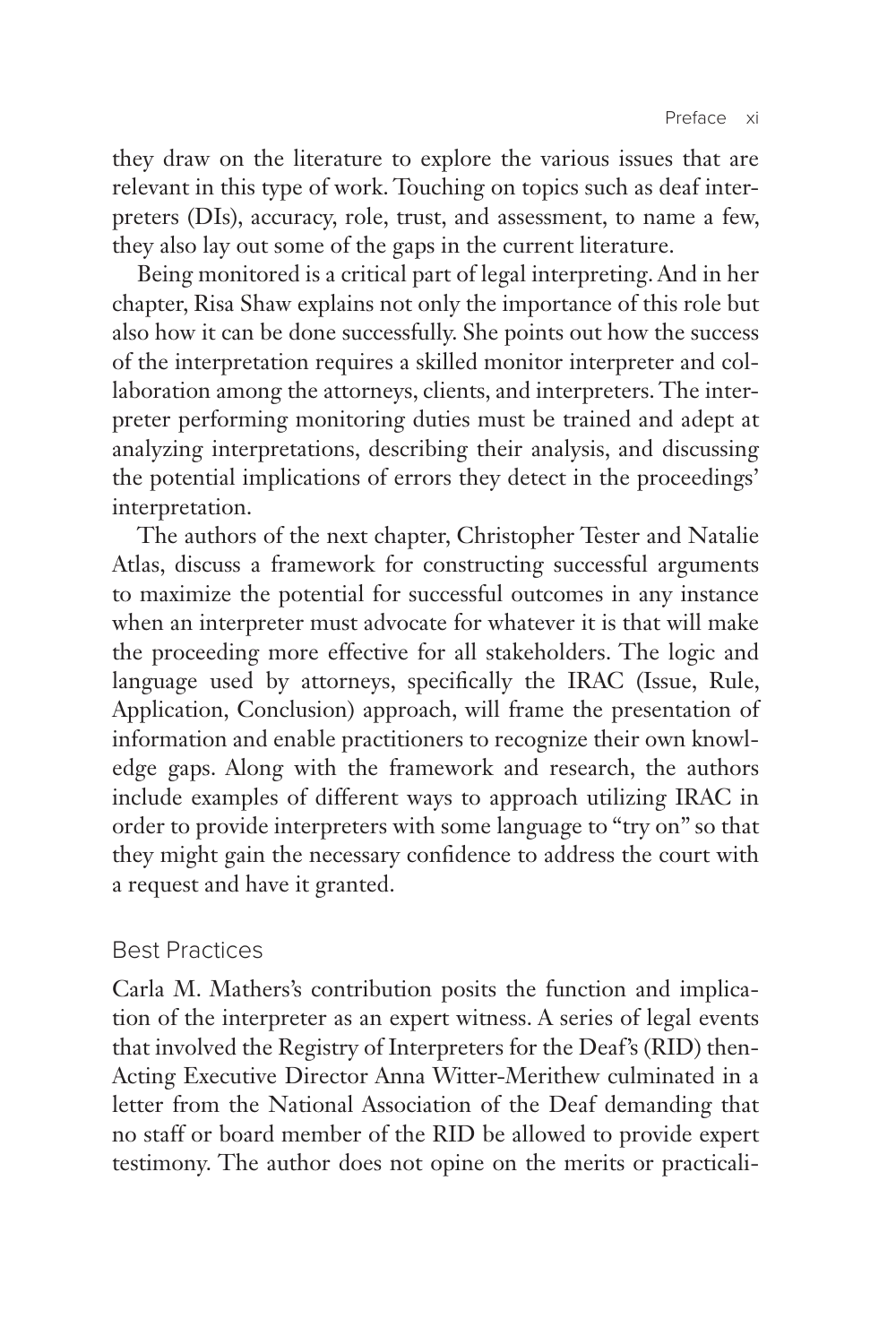ty of that directive; rather she discusses the Federal Rules of Civil Procedure that govern the use, payment, and requirements for expert witnesses in civil matters. Mathers also explores the logistics of expert witness work, including hiring, payment, report writing, subpoenas, disclosure obligations, and challenges faced by experts within the so-called soft sciences. Further explanation is provided about a far more common experience that legal interpreters have—being subpoenaed to testify regarding prior interpreting work. Mathers's goal is to assist interpreters, interpreting students, and educators in understanding the contours of the interpreter taking the stand to testify in a legal matter.

To date, little thought has been given to the fact that perhaps the innate skills of the bilingual interpreter are not enough to guarantee a viable pass rate among practitioners on assessment tools. In contrast to other professional fields, for example, nursing, medicine, accounting, or the law, the professional in this setting was expected to demonstrate abilities in ancillary aspects of the work they would be performing, in most cases as a requisite to even the administration of the exam. Therefore, Scott Robert Loos focuses on the assessment of interpreters. He poses a valid question, "How do we assess cultural literacy?" The concept of testing cultural literacy and the proper mastery of linguistic concepts in order to perform as a liaison in an intense and high-level forum has been neglected over the past 40 years, and even today is still being overlooked. Here, the author posits a more formalized curriculum to be required for professional admission into the field of interpreting, considering the challenges of the forum in which the individual must perform.

### Research

Christopher Stone and Gene Mirus begin the section on research by exploring data from interviews with deaf lawyers and identifying the invisible work that deaf lawyers engage in when wishing to discuss the law with fellow experts. By better understanding how deaf American Sign Language (ASL) users with legal knowledge engage in legal discourse, then we are better able to understand how inter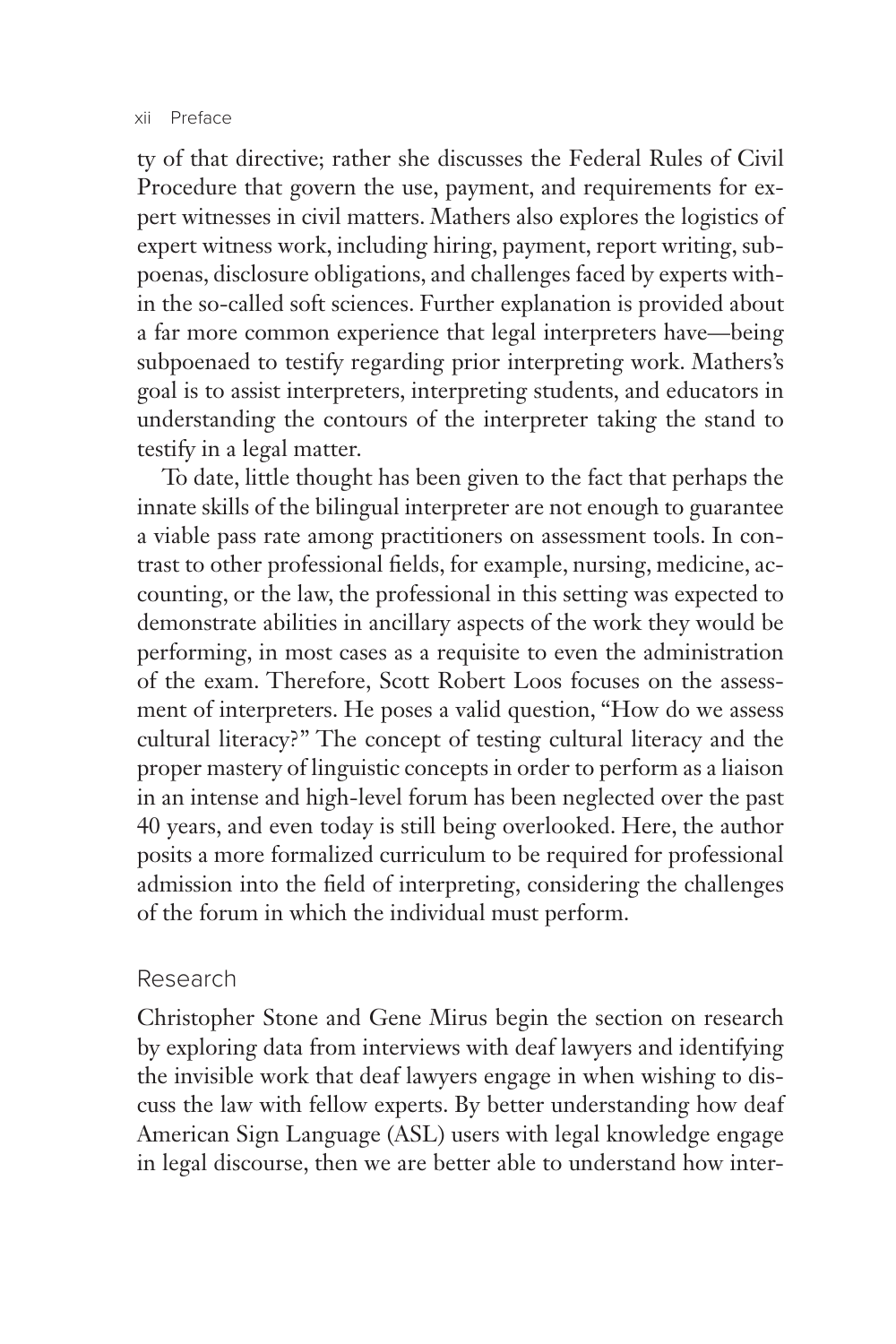preters can craft an interpretation that suits the needs of deaf ASL users in general, and in so doing provide access to justice.

In the United States, it is illegal to prevent a person from serving as a juror based solely on their deafness. It is seen as a violation of the Americans With Disabilities Act. But little is known about how interpreters work in this setting. The collaboration between Jemina Napier and her collegueas has yielded insight into court judges and deaf people who serve on juries in the United States (Hale et al., 2017; Spencer et al., 2017) and deaf jury participation in jury deliberations in mock trials (Hale et al., 2014). These interdisciplinary studies conducted by sign language and spoken language interpreter researchers with legal scholars have also produced interdisciplinary curricula development. The authors provide evidence-based best practices in the training of legal interpreters to work with deaf jurors.

Jérôme Devaux and Robert G. Lee draw upon both empirical studies (e.g., Devaux, 2017) and theoretical approaches (e.g., Llewellyn-Jones & Lee, 2014) to outline the necessary components that aspiring legal interpreters need to be taught. They successfully argue that an awareness of these paralinguistic factors and being able to understand and articulate how the role-space is enacted by interpreters are key to successful interpreting.

In the following chapter, LeWana Clark reports in part from a larger study on nondeaf court interpreters that took place in 2017. A collective case study bounded by speaker identification was used to explore the relationship between two teaming models (the Rotate Model and Remain Model) and the type of discourse (monologic and dialogic). Only the presence, or absence, of the speaker identification marker was analyzed, not the interpreted content of the utterance. The author focuses solely on the dialogic/two-way discourse of a trial as the English-speaking witness testifies. The United States' Constitution provides the right for defendants to confront witnesses against them. This study questions the effects of long-held courtroom teaming practices such as the Rotate Model. This topic requires critical consideration for court interpreters because a larger question remains: If the interpretation from spoken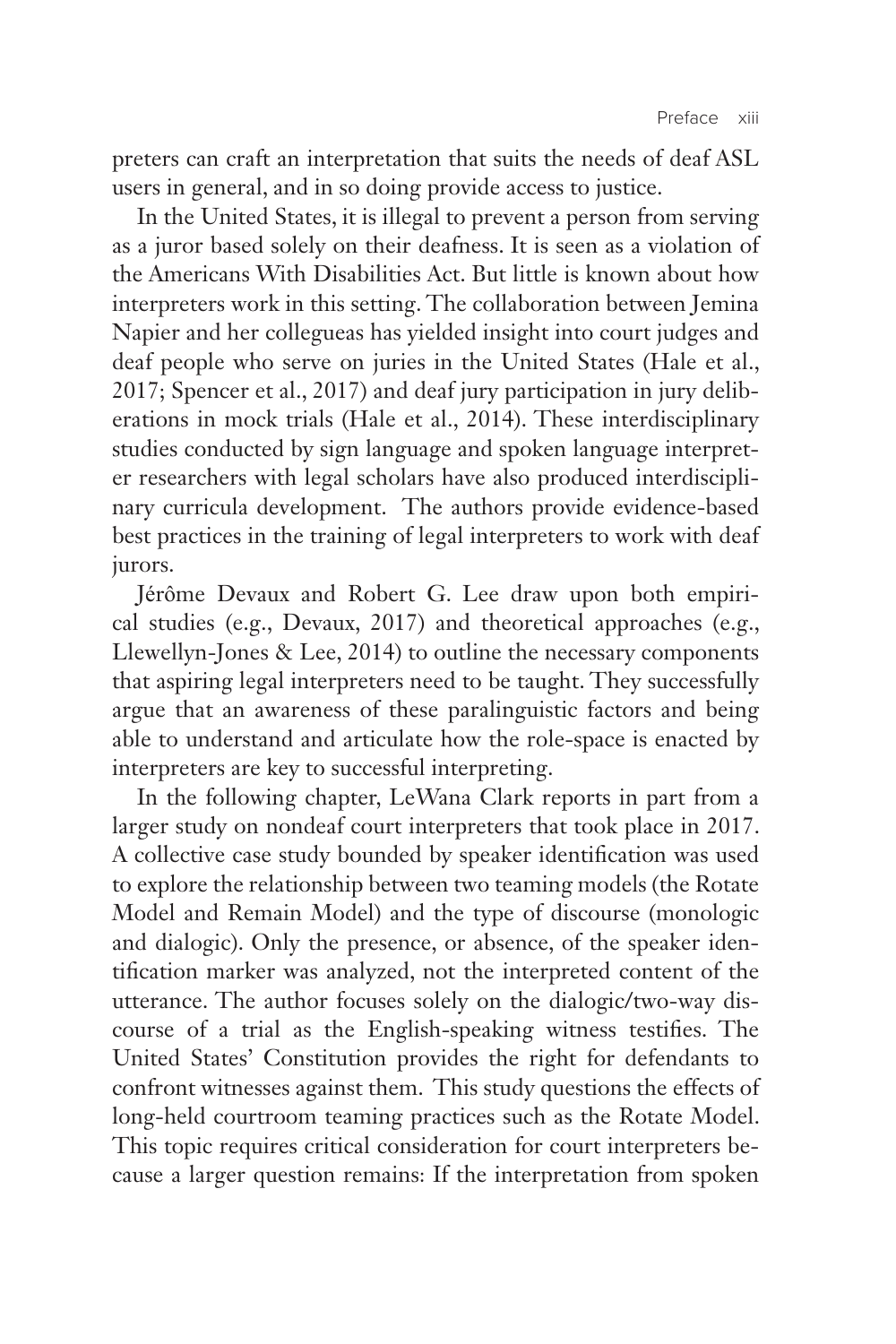English into ASL lacks an unambiguous speaker identification marker for each turn-at-talk, is the deaf defendant's Sixth Amendment Constitutional right to confront witnesses compromised?

The next chapter is by Jemina Napier and colleagues who have been involved with a long-term project, *Justisigns*. The *Justisigns* project was an action research project funded by the European Commission Lifelong Learning program, and conducted by a consortium of hearing and deaf researchers across Europe who brought their own experiences as users and practitioners (Leeson et al., 2017). It represents a groundbreaking initiative that focused on providing qualified and qualifying sign language interpreters' new competencies in interpreting within police settings. The remit of the project was to develop training courses to be made available to sign language interpreters, legal professionals, and deaf sign language users in Ireland, Belgium, Switzerland, and the United Kingdom. In this chapter, the authors provide an overview of some of the key themes that emerged from the data, with respect to the barriers faced in providing access to justice, and will describe the development of three key training courses: (1) a professional development workshop for deaf interpreters (DIs); (2) a masterclass for deaf people, interpreters, and police officers together; and (3) a curriculum for credit-based courses for police officers and interpreters.

Debra Russell concludes this volume with an approach to providing sign language interpreters with the foundational skills necessary for legal discourse and courtroom experiences. Partnering with the professional association representing sign language interpreters, the Association of Sign Language Interpreters of Alberta (ASLIA), Russell recognized the need to enhance the capacity of interpreters to work in courts in Canada. They designed and delivered two major learning programs, and then the model was replicated with spoken language interpreters.

The contributions were chosen because of the nuanced ways in which they deal with pressing topics in the field of interpreting: power, privilege, and oppression. Each contribution in this volume can be understood as an interrogation of the various ways in which power, privilege, and oppression manifest within legal interpreting,